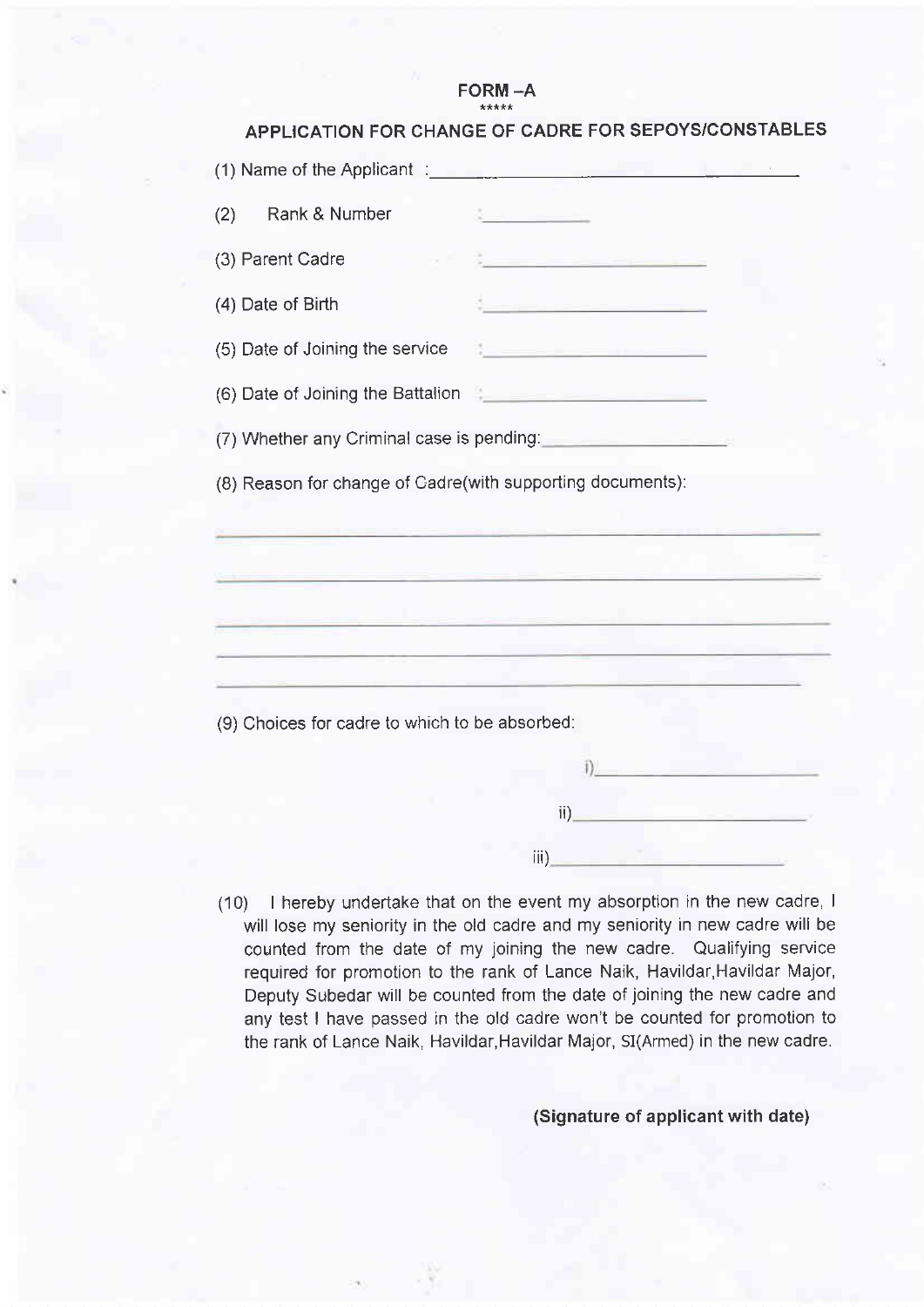### (TO BE FILLED UP BY CADRE CONTROLLING AUTHORITY)

| 1. Name of the Applicant: |  |
|---------------------------|--|
|                           |  |

2. Rank and Number :

- 3. Date of joining the service:
- 4. Date of Joining in the district:
- 5. Whether he has completed 8 years of service as on  $1<sup>st</sup>$  January of the year he is applying:

<u> The Common School and The Common School and The Common School and</u>

6. Whether he has completed 6 years in the cadre and SOG/ SIW as on 1<sup>st</sup> January of the year in which he is applying:

| 7. Posting record: Crganisation                                                                                                                                                                                                      |                                     | From | To      |  |
|--------------------------------------------------------------------------------------------------------------------------------------------------------------------------------------------------------------------------------------|-------------------------------------|------|---------|--|
|                                                                                                                                                                                                                                      |                                     |      |         |  |
|                                                                                                                                                                                                                                      | 2.32                                |      |         |  |
| 3.                                                                                                                                                                                                                                   | <u> Andrew Marian Marian (1989)</u> |      |         |  |
| 4.                                                                                                                                                                                                                                   |                                     |      |         |  |
| 5.                                                                                                                                                                                                                                   | and the control of the control      |      |         |  |
| 8. Whether any criminal case is pending: <b>All any of the set of the set of the set of the set of the set of the set of the set of the set of the set of the set of the set of the set of the set of the set of the set of the </b> |                                     |      |         |  |
| 9. Whether any disciplinary Proceeding pending: The Contract of the Contract of the Contract of the Contract o                                                                                                                       |                                     |      |         |  |
| 10. Number of Punishment earned: Minor:                                                                                                                                                                                              |                                     |      | Major : |  |

11. Recommendation of Commandant:

#### Signature of Commandant with date and seal

(To be filled up by cadre controlling authority of cadre in which the person is going to be absorbed)

Vacancy as on 1<sup>st</sup> January in the rank of Sepoy/Constable:

Views of Commandant:

Signature of Commandant with date and seal